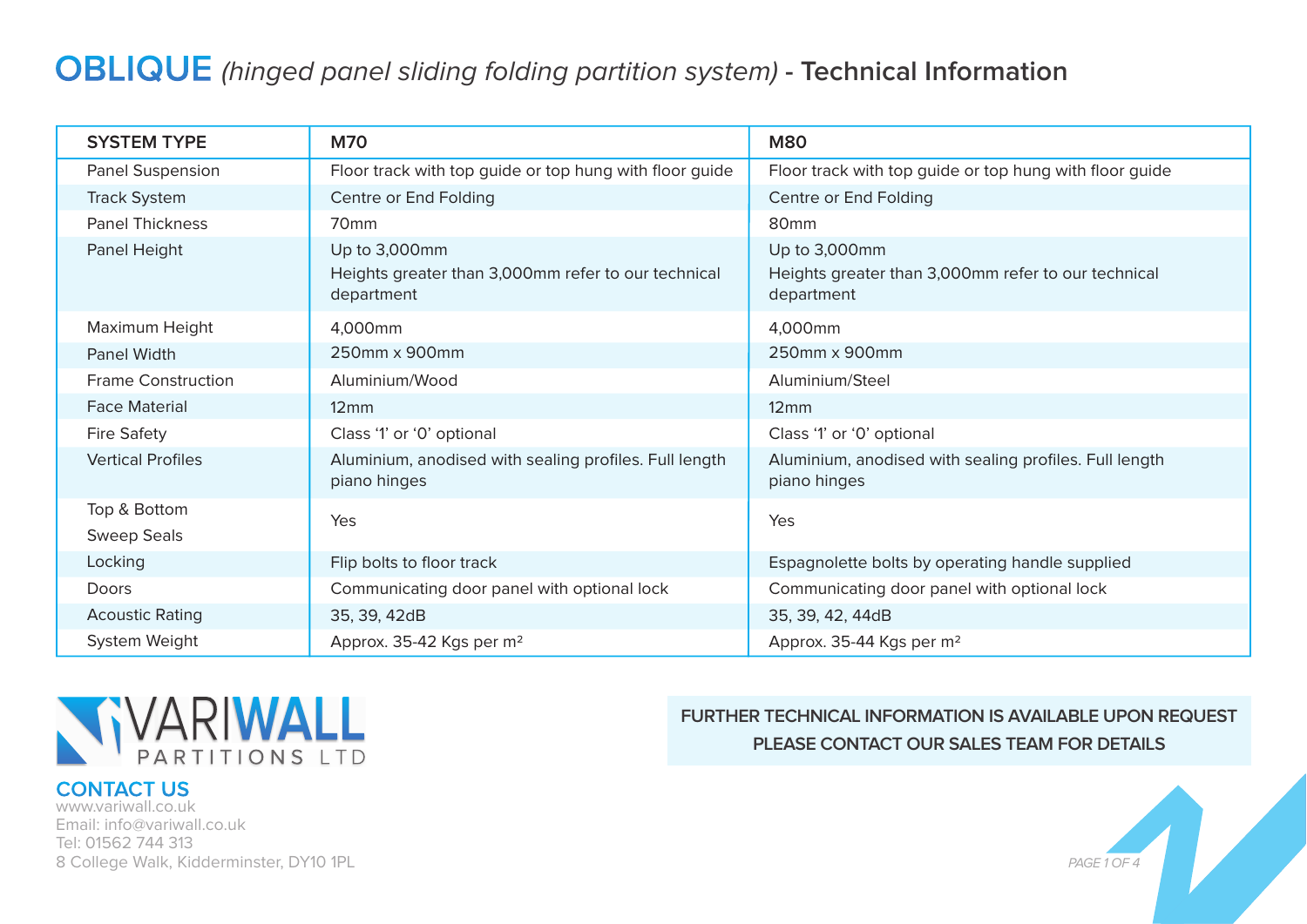# **OBLIQUE Stacking Options**



## **OBLIQUE Acoustic Information**

| <b>ACOUSTIC RATING</b><br>(dB Rw) | <b>APPROXIMATE PANEL WEIGHT</b><br>(Kgs per m <sup>2</sup> ) |
|-----------------------------------|--------------------------------------------------------------|
| 35                                | 35                                                           |
| 39                                | 39                                                           |
| 42                                | 42                                                           |
| 44                                | 44                                                           |

Sound reduction dB ratings are often quoted from laboratory test results which are misleading in respect of final performance values. They are merely useful for initial specification purposes. Independent on-site tests as carried out by Variwall Partitions Limited are recommended as in-situ results will differ from laboratory test certification and are therefore the only true guide to achievable sound attenuation.

Please note that we are available to provide sound certificates upon request.



#### **CONTACT US**

www.variwall.co.uk Email: info@variwall.co.uk Tel: 01562 744 313 8 College Walk, Kidderminster, DY10 1PL

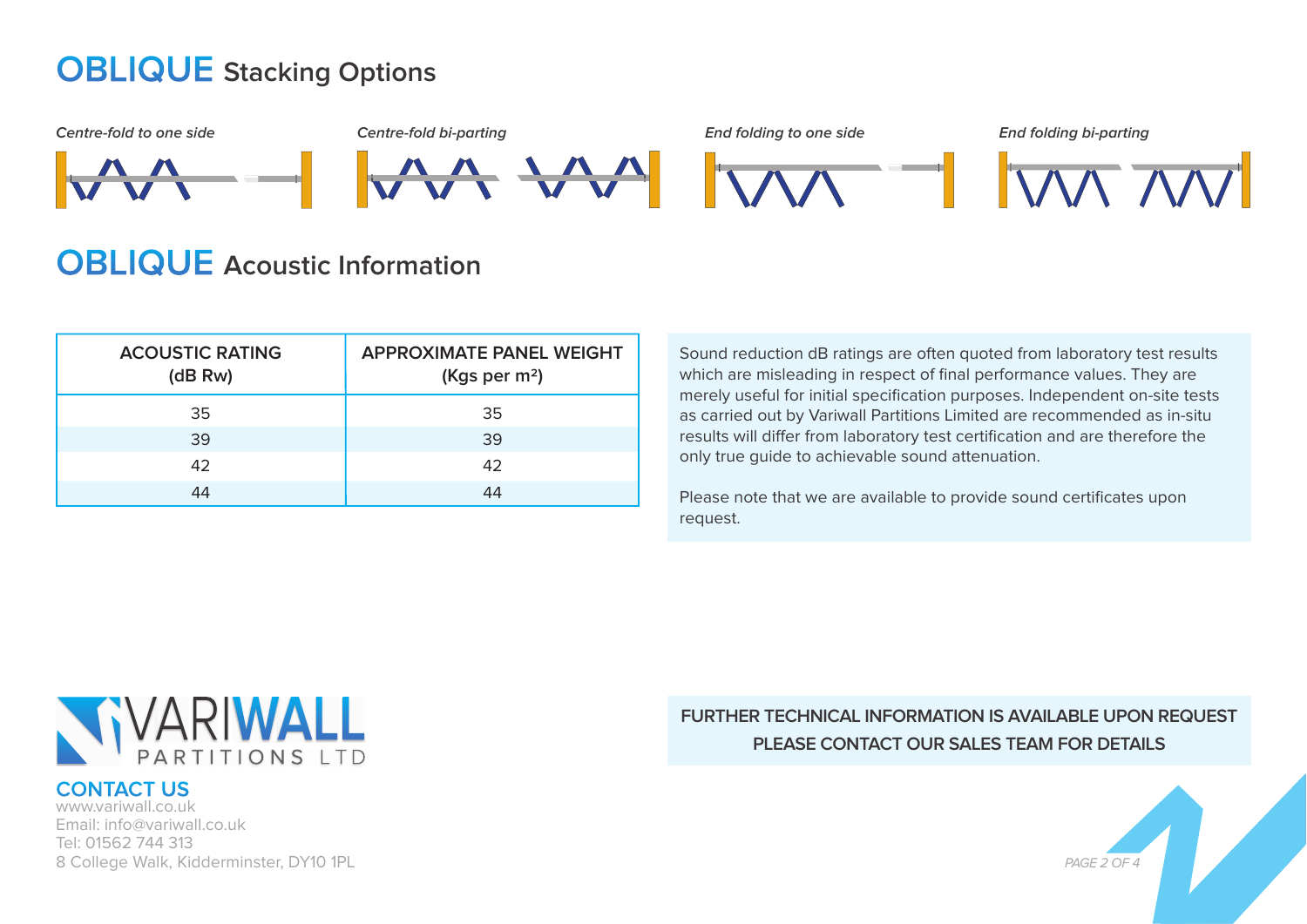# **OBLIQUE Fixing Details**

Cross Sections through Panels



#### The Variwall Partitions OBLIQUE system is bottom rolling, supported by a shallow floor track with a top guide rail to act as a lateral restraint. The top guide track from which the panels are suspended can be fixed to many different types of soffit in many different ways.

The stacking arrangements available are either centre folding, central stack or end folding, offset stack.





Melamine Faced Chipboard (MFC)

Other finishes available include: Hardwood Veneers (Ash, Steamed Beech, Cherry, Maple, Oak, Sapele) Dry Wipe Whiteboard, Laminate, Vinyl and Pinboard.



### **CONTACT US**

www.variwall.co.uk Email: info@variwall.co.uk Tel: 01562 744 313 8 College Walk, Kidderminster, DY10 1PL